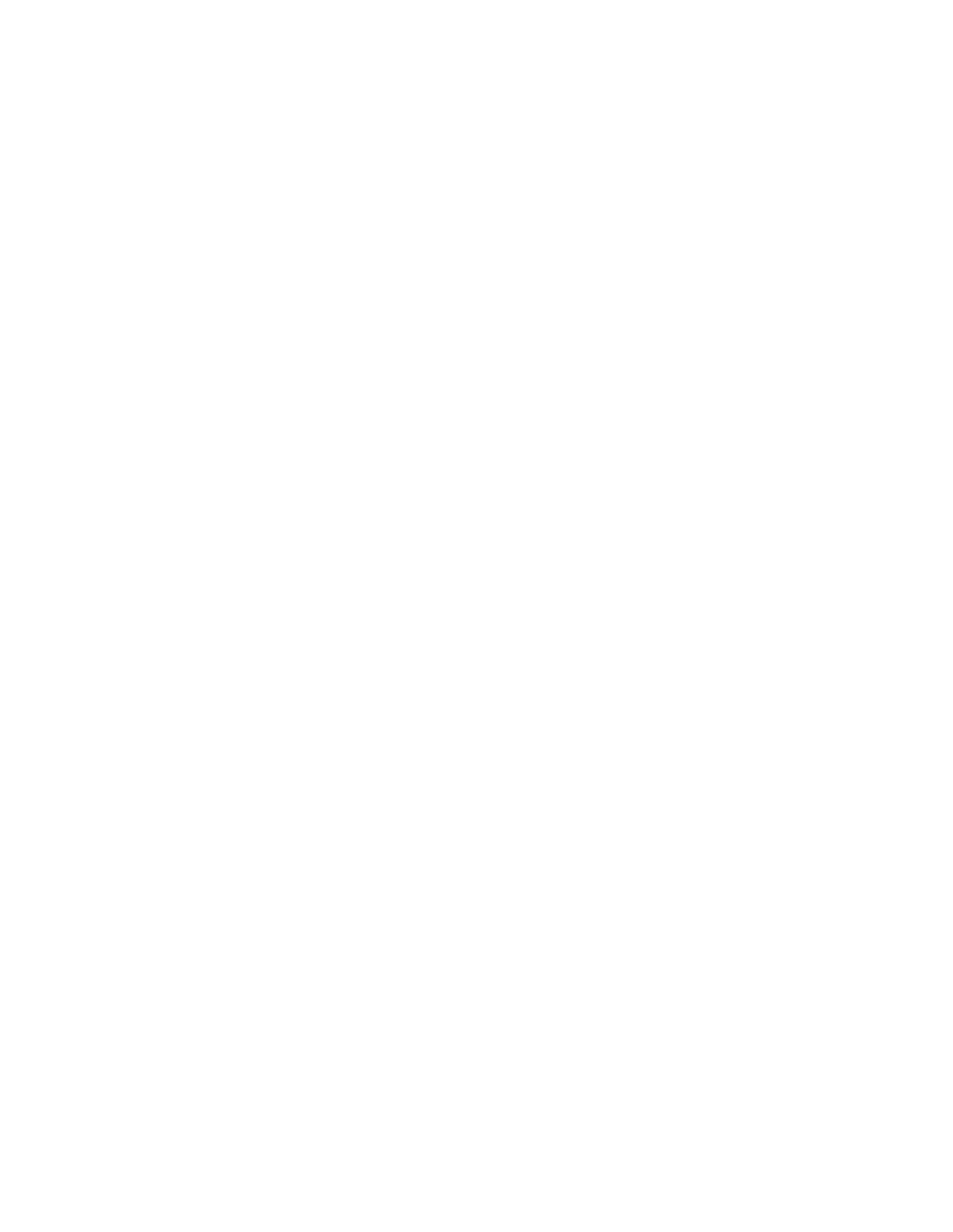## **ASSOCIATION OF COMMUNITY CANCER CENTERS**

## **BYLAWS**

| <b>ARTICLE I.</b>   | <b>NAME</b>                                                                                                                                                                                                                                                                                                                                                                                                                                                                                   |
|---------------------|-----------------------------------------------------------------------------------------------------------------------------------------------------------------------------------------------------------------------------------------------------------------------------------------------------------------------------------------------------------------------------------------------------------------------------------------------------------------------------------------------|
| Section 1.          | The name of this Corporation shall be the Association of Community Cancer<br>Centers, hereinafter sometimes referred to as ACCC or the Association.                                                                                                                                                                                                                                                                                                                                           |
| Section 2.          | No member or other person shall use the Association's name or logo without the<br>prior written approval of the Board of Trustees or the Executive Office of the<br>Association. This provision shall not prevent members from stating that they are<br>a member or from using the Association's name in connection with Association<br>activities, unless the Board of Trustees or the Executive office determines that<br>the use of the Association's name is misleading or inappropriate. |
| <b>ARTICLE II.</b>  | <b>PURPOSE</b>                                                                                                                                                                                                                                                                                                                                                                                                                                                                                |
|                     | The primary purposes for which this Corporation is formed are as stated in the<br>Articles of Incorporation filed in the State of California on September 6, 1974<br>and read as follows:                                                                                                                                                                                                                                                                                                     |
| Section 1.          | To provide improved cancer care at the community level by implementing<br>present knowledge and technology relating to cancer detection, cancer diagnosis,<br>cancer treatment, and cancer rehabilitation, so that it is made available to the<br>greatest number of cancer patients possible;                                                                                                                                                                                                |
| Section 2.          | To translate and communicate to the local community level new developments,<br>knowledge, and technology about cancer care;                                                                                                                                                                                                                                                                                                                                                                   |
| Section 3.          | To do research into the development and delivery of cancer care at the local<br>community level.                                                                                                                                                                                                                                                                                                                                                                                              |
| <b>ARTICLE III.</b> | <b>MEMBERSHIP</b>                                                                                                                                                                                                                                                                                                                                                                                                                                                                             |
| Section 1.          | Classes of Membership: The Association shall have four (4) classes of Active<br>membership: Cancer Program Members; Chapter Members; Individual Members<br>and System Members.                                                                                                                                                                                                                                                                                                                |
| Section 2.          | <b>Qualifications of Members:</b>                                                                                                                                                                                                                                                                                                                                                                                                                                                             |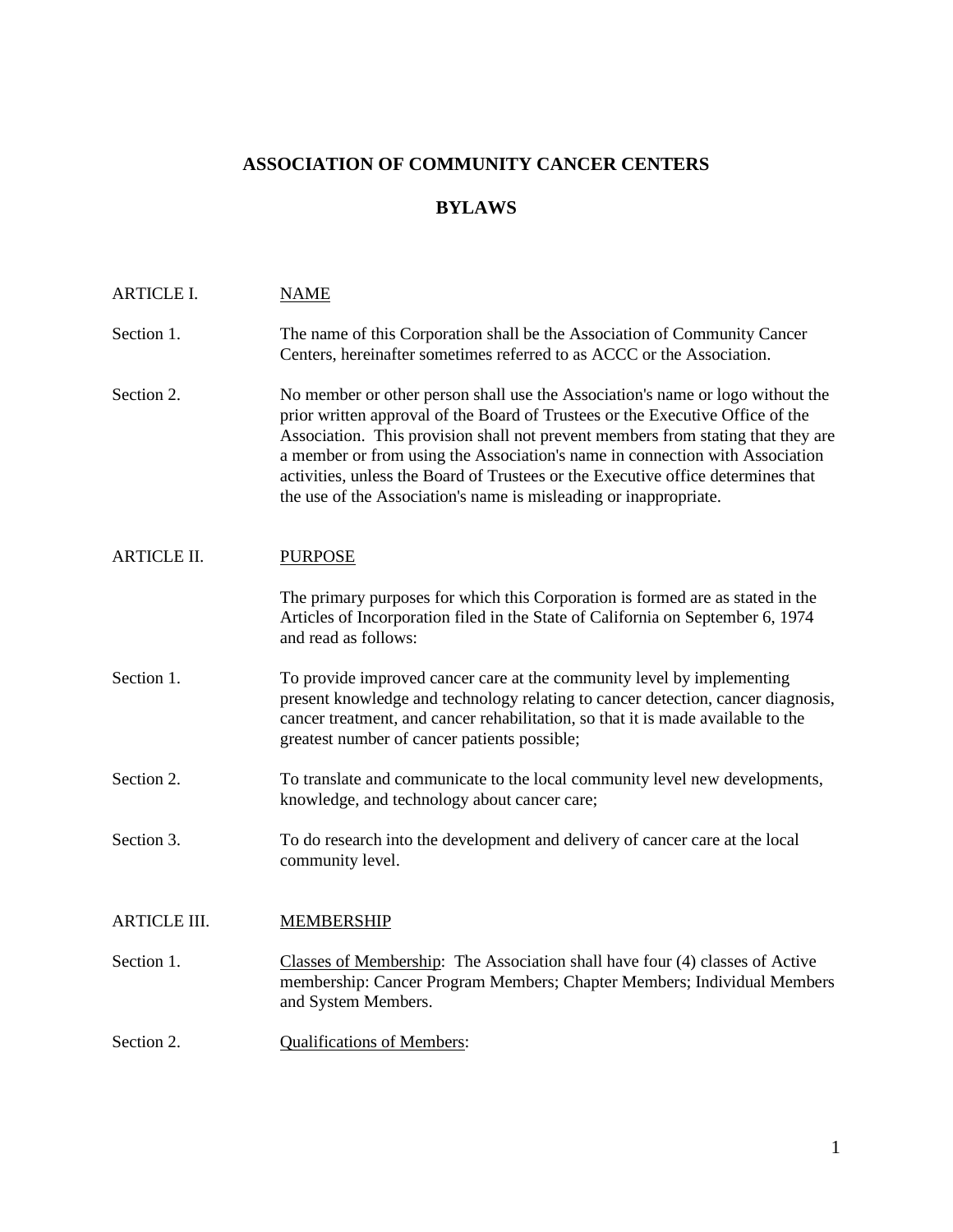- A. Cancer Program: Any hospital or other provider, which has a multidisciplinary cancer committee advisory group, team, or department, which is involved directly with the management of cancer patients, may be eligible to become a Cancer Program Member. Any physician group practice, which is involved directly with the management of cancer patients, may be eligible to become a Cancer Program Member. Each Cancer Program Member shall appoint one Delegate and one Alternate Delegate Representative to the House of Delegates.
	- B. Chapter: Groups (of individuals) who are affiliated with an oncology state society may be eligible to become a Chapter member. Chapters shall fulfill the purposes of ACCC at the local level. The structure and function of the chapter shall be consistent with the Bylaws and Policy and Procedures Manual of ACCC. Each chapter shall appoint one Delegate and one Alternate Delegate Representative to the House of Delegates.
	- C. Individual: Any person engaged in health care services, who is interested in, involved in, or with a commitment to cancer care may qualify to become an Individual Member of the Association. The dues fee shall be determined by the individual's employer type which will be distinguished by 1) a cancer program, practice, or non-profit organization 2) consulting company 3). pharmaceutical/device manufacturer, diagnostic testing company, or technology/analytics company.
	- D. System: Any system that includes entities that are eligible to become Cancer Program Members may be eligible to be a System Member.
- Section 3. Privileges of Members: Cancer Program and Chapter Members shall have voting rights and are eligible to serve as an Officer or on the Board of Trustees as outlined herein. No member shall hold more than one (1) voting membership in the Association. Individual and System Members shall have no voting rights and are not eligible to serve as an Officer or on the Board of Trustees.
- Section 4. Admission to Membership: The Board of Trustees has the ability to determine the criteria for admission to membership as outlined in the Association's Policy and Procedures.
- Section 5. Dues: The amount of dues for each membership class is set by the Board of Trustees. An increase exceeding 5% shall be recommended by the Board of Trustees to the voting membership and approved by the voting membership at the annual meeting.
- Section 6. Termination of Membership: The Board of Trustees may, by at least a two-thirds vote of those Trustees currently in office, terminate the membership of any member who or which fails to pay dues in a timely manner, fails to continue meeting the relevant qualifications for membership, violates any provision of these bylaws or any rule or regulation of the Association or any directive of the Board of Trustees or President of the Association, or acts in a way which is in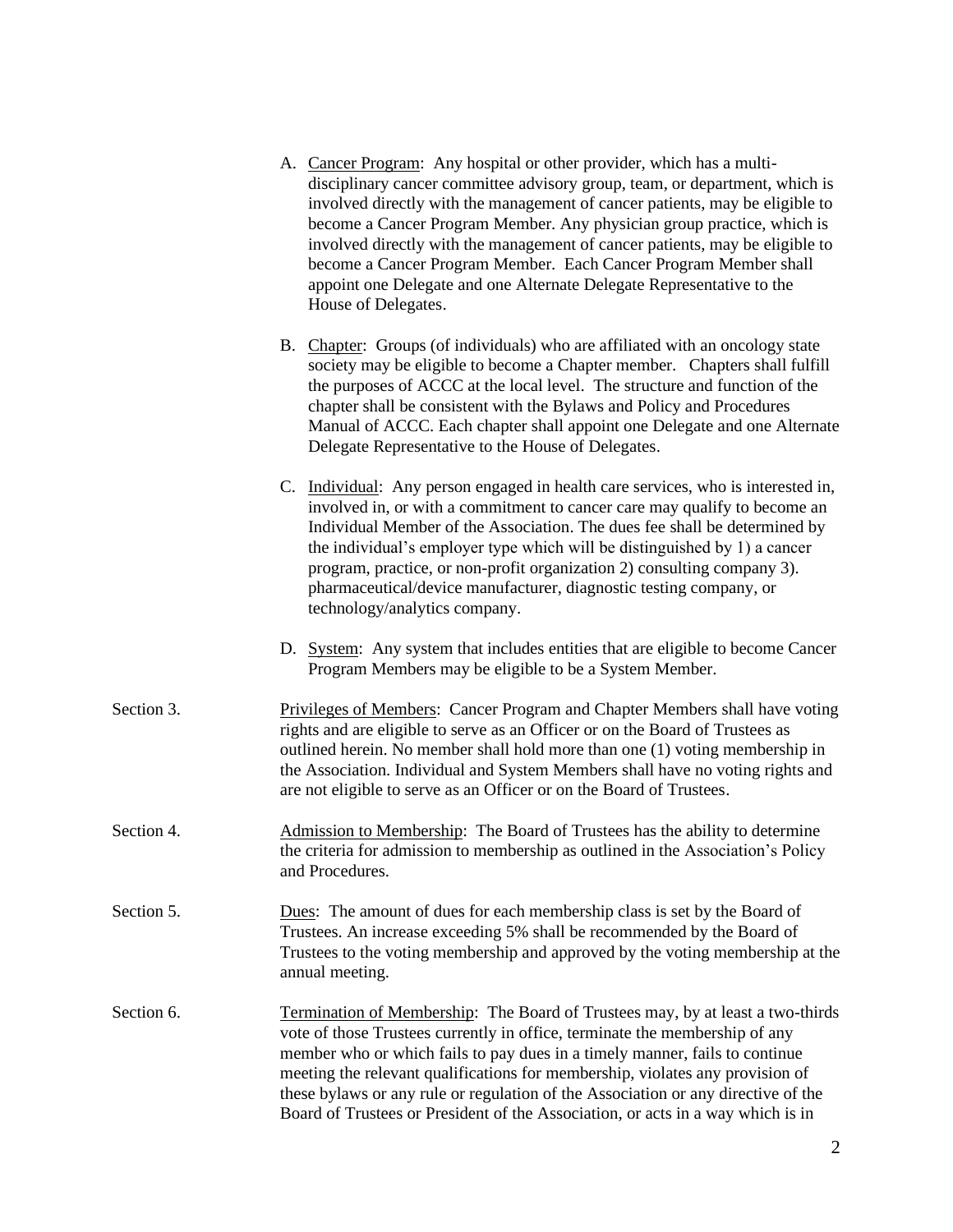any other way contrary to the purposes of the Association. The Board's decision on termination shall be final and not subject to review or challenge in any forum.

#### ARTICLE IV. OFFICERS AND TRUSTEES

Section 1. Officers:

- A. The Officers of this Association shall be a President, a President-Elect, a Secretary and a Treasurer.
- B. Eligibility of Officers: In order to be elected as an Officer an individual must be formally affiliated with a Cancer Program or Chapter Member. Officers need not be a voting Delegate Representative to serve as an Officer.
- C. Term of Office: President and President-Elect shall serve for a term of one (1) year or until their successors are elected. Secretary and Treasurer shall serve for a term of two (2) years or until their successors are elected. The term of office shall begin at the conclusion of the Annual Meeting at which the Officer is elected.

#### D. Duties of Officers:

- 1. Officers shall perform the duties prescribed by these Bylaws, the parliamentary authority adopted by the Association, the Board of Trustees and the voting membership.
- 2. President-Elect: The President-Elect shall automatically succeed to the office of President. In the absence of the President and in the event a vacancy is created in the office of the President, the President-Elect shall perform all the duties of the President and, in so acting, shall have all the powers of the President.

#### Section 2. Trustees:

- A. There shall be a total of ten (10) elected and/or appointed Trustees.
- B. Eligibility of Trustees: In order to be elected and/or appointed as a Trustee an individual must be formally affiliated with a Cancer Program or Chapter Member. Trustees need not be a voting Delegate Representative to serve on the Board.
- C. Term of Office: All Trustees shall serve for a term of two (2) years or until their successors are elected and/or appointed. Trustees shall not serve for more than two (2) consecutive terms. The term of office shall begin at the conclusion of the Annual Meeting at which the Trustee is elected.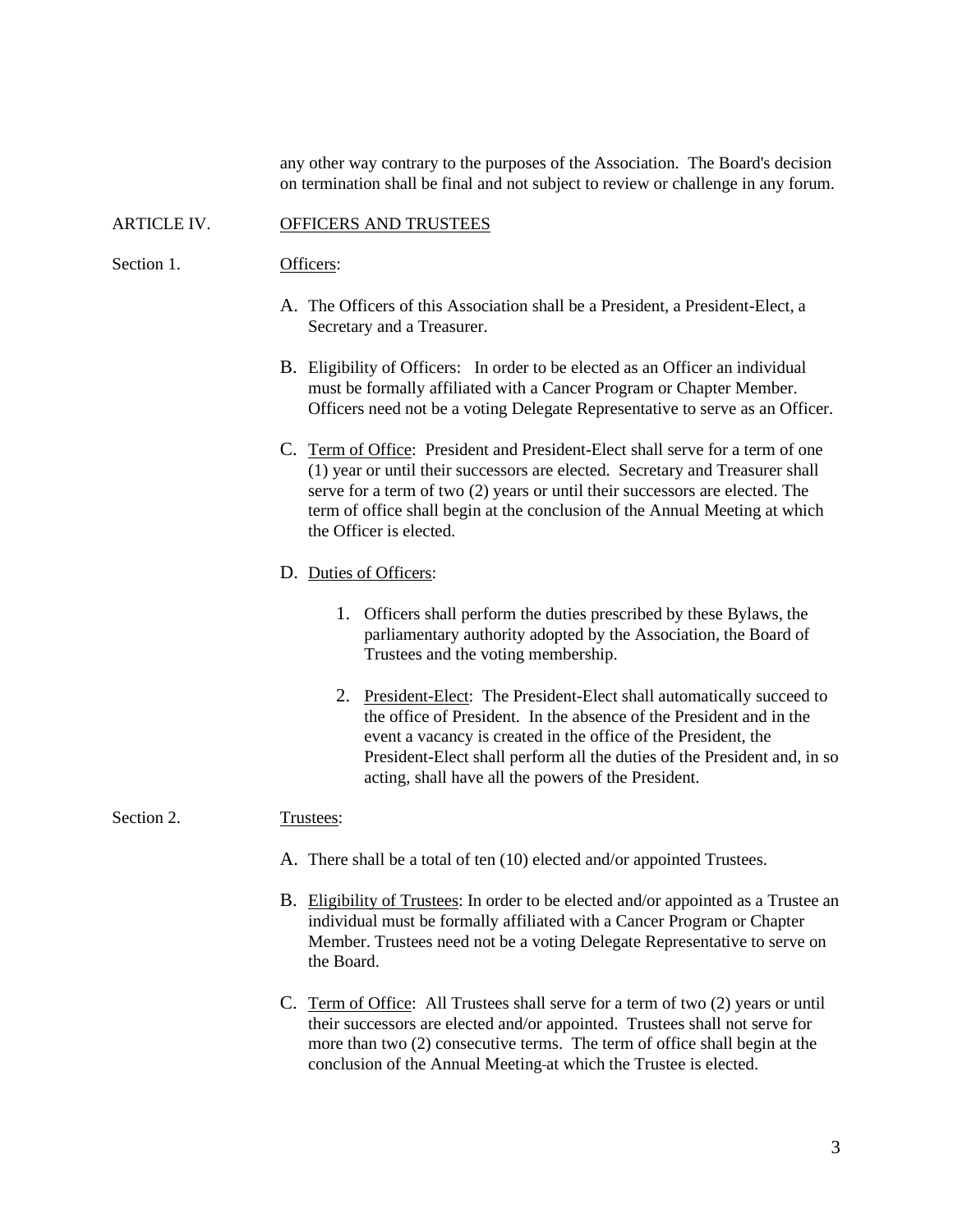| Section 3. | Election of Officers and Trustees:                                                                                                                                                                                                                                                                                                                                                                                                                                           |
|------------|------------------------------------------------------------------------------------------------------------------------------------------------------------------------------------------------------------------------------------------------------------------------------------------------------------------------------------------------------------------------------------------------------------------------------------------------------------------------------|
|            | A. A President-Elect, Secretary and five Trustees shall be elected in the even -<br>numbered years. In the odd-numbered years, a President-Elect and a<br>Treasurer will be elected and five Trustees shall be appointed.                                                                                                                                                                                                                                                    |
|            | B. The Nominating Committee shall: solicit the membership for nominees;<br>review the qualifications and select nominees to be appointed and/or placed<br>on the ballot; prepare a ballot for all elected offices of the Association and,<br>whenever possible select at least two nominees for each open Board of<br>Trustee position. The Nominating Committee shall endeavor to secure<br>nominees from as many different Cancer Programs and Chapters as is<br>possible. |
|            | C. Ballots shall be mailed or sent by electronic means to all (voting) Delegate<br>Representatives and returned to the Association's Executive Offices in<br>accordance with instructions provided. The candidate/candidates who<br>receive the highest number of valid votes for each position shall be elected.                                                                                                                                                            |
|            | D. Election and appointment results shall be presented at the Annual Meeting.                                                                                                                                                                                                                                                                                                                                                                                                |
| Section 4. | Removal from Office:                                                                                                                                                                                                                                                                                                                                                                                                                                                         |
|            | A. Resignation: Any Officer, Trustee or Immediate Past-President may resign<br>from their position.                                                                                                                                                                                                                                                                                                                                                                          |
|            | B. Without Cause: Any Officer, Trustee or Immediate Past-President may be<br>removed from office without cause by a two-thirds vote of the voting<br>membership.                                                                                                                                                                                                                                                                                                             |
|            | C. For Cause: Any Officer, Trustee or Immediate Past-President may be<br>removed from office for cause by unanimous vote of the Board of Trustees,<br>with the exception of the Trustee being considered for removal. Cause shall<br>mean a material violation of the Association's policies and procedures which<br>is or is reasonably likely to be injurious to the Association, monetarily or<br>otherwise.                                                              |
|            | D. Membership Status Change: Any Officer, Trustee, or Immediate Past-<br>President who ends their member affiliation may be subjected to steps taken<br>by the Board in accordance with the Association's Policy and Procedures.                                                                                                                                                                                                                                             |
|            | E. Absence: Any Officer, Trustee or Immediate Past-President may be removed<br>from office by a two-thirds vote of the Board of Trustees or the Executive<br>Committee for failure to attend at least fifty percent (50%) of the combined<br>total of meetings of the Executive Committee (if a member of said<br>committee), Board of Trustees and Annual Meeting during any six-month<br>period following the Annual Meeting of the Membership.                            |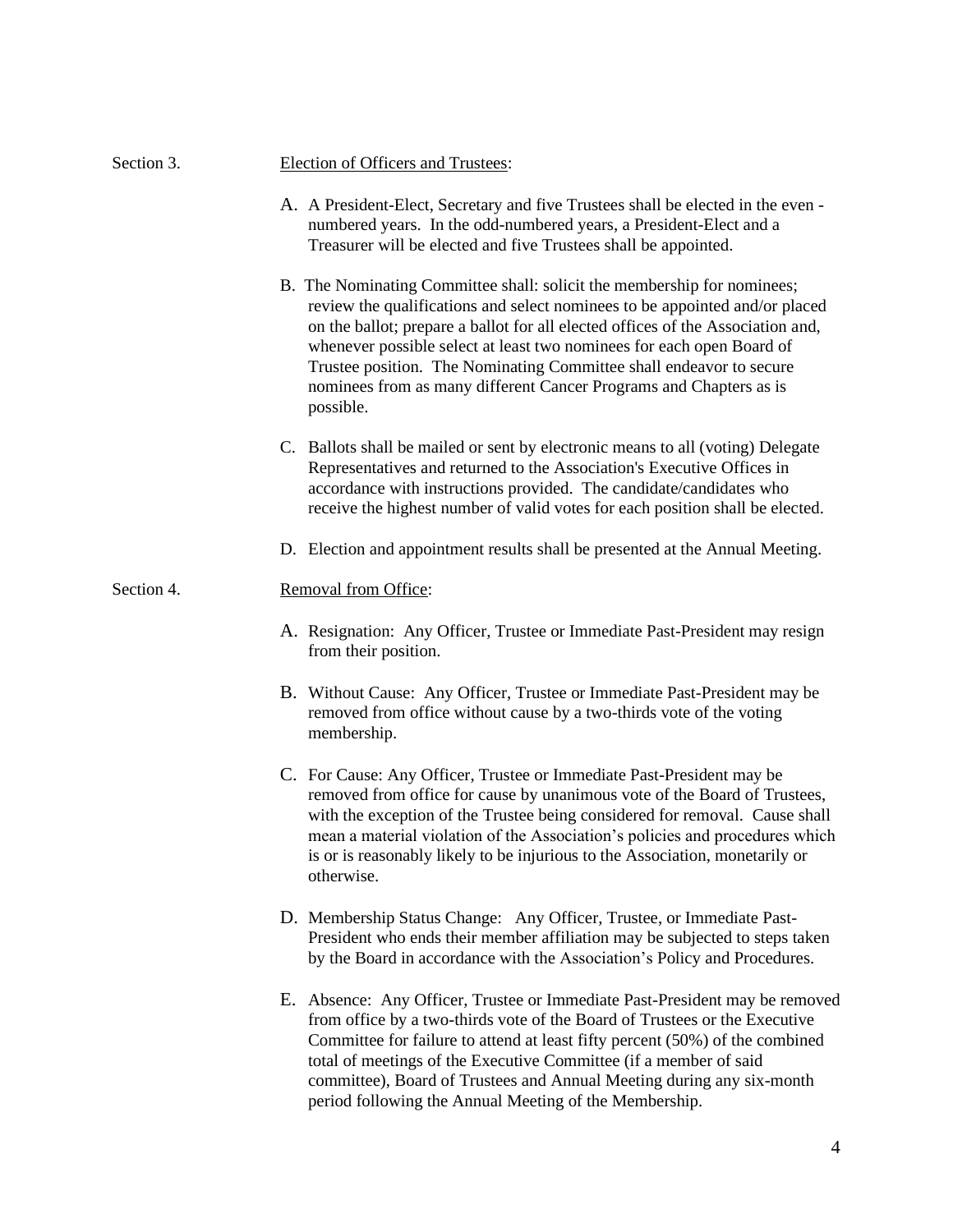| Section 5.        | Vacancies: In the event a vacancy should occur, such vacancy shall be filled for<br>the unexpired term, by a majority vote of those Trustees remaining on the Board<br>of Trustees (even though less than a quorum) with the following exceptions:                        |
|-------------------|---------------------------------------------------------------------------------------------------------------------------------------------------------------------------------------------------------------------------------------------------------------------------|
|                   | A. Should a vacancy occur in the office of the President, the President-Elect<br>shall succeed to the Presidency and shall serve for the unexpired term of the<br>President.                                                                                              |
|                   | B. The office of the President-Elect shall remain vacant and shall be filled by<br>the voting membership at the next Annual Meeting. At the conclusion of the<br>President's term, the President-Elect shall continue in the office of the<br>President for one (1) year. |
| <b>ARTICLE V.</b> | <b>MEETINGS OF MEMBERS</b>                                                                                                                                                                                                                                                |
| Section 1.        | Place: Meetings of Members shall be held at such time and place as is specified<br>by the Board of Trustees.                                                                                                                                                              |
| Section 2.        | Annual Meeting: At least fifteen (15) days before the date of the Annual<br>Meeting, written notice of the meeting shall be sent to each Delegate<br>Representative.                                                                                                      |
| Section 3.        | <b>Special Meetings:</b>                                                                                                                                                                                                                                                  |
|                   | A. Special Meetings may be called at any time by the majority of the Board of<br>Trustees or by no less than 25 voting members.                                                                                                                                           |
|                   | B. Written notice of a Special Meeting shall be sent to each Delegate<br>Representative at least fifteen (15) days prior to such meeting.                                                                                                                                 |
|                   | C. Notice of Special Meetings must include, in addition to the time and place,<br>the exact purpose of the meeting.                                                                                                                                                       |
| Section 4.        | Quorum: A quorum for any meeting of the Members shall be no less than twenty<br>(20) voting members present.                                                                                                                                                              |
| Section 5.        | Voting:                                                                                                                                                                                                                                                                   |
|                   | A. Each Delegate Representative is entitled to one vote on each matter<br>submitted to a vote of the membership.                                                                                                                                                          |
|                   | B. Any vote may also be conducted by mail or electronic means. A majority<br>vote of those responding shall constitute consent to actions taken.                                                                                                                          |
|                   | C. Vote of the President:                                                                                                                                                                                                                                                 |
|                   | 1. If the President of the Association is not the Delegate Representative,<br>the President may vote when the vote is a tie.                                                                                                                                              |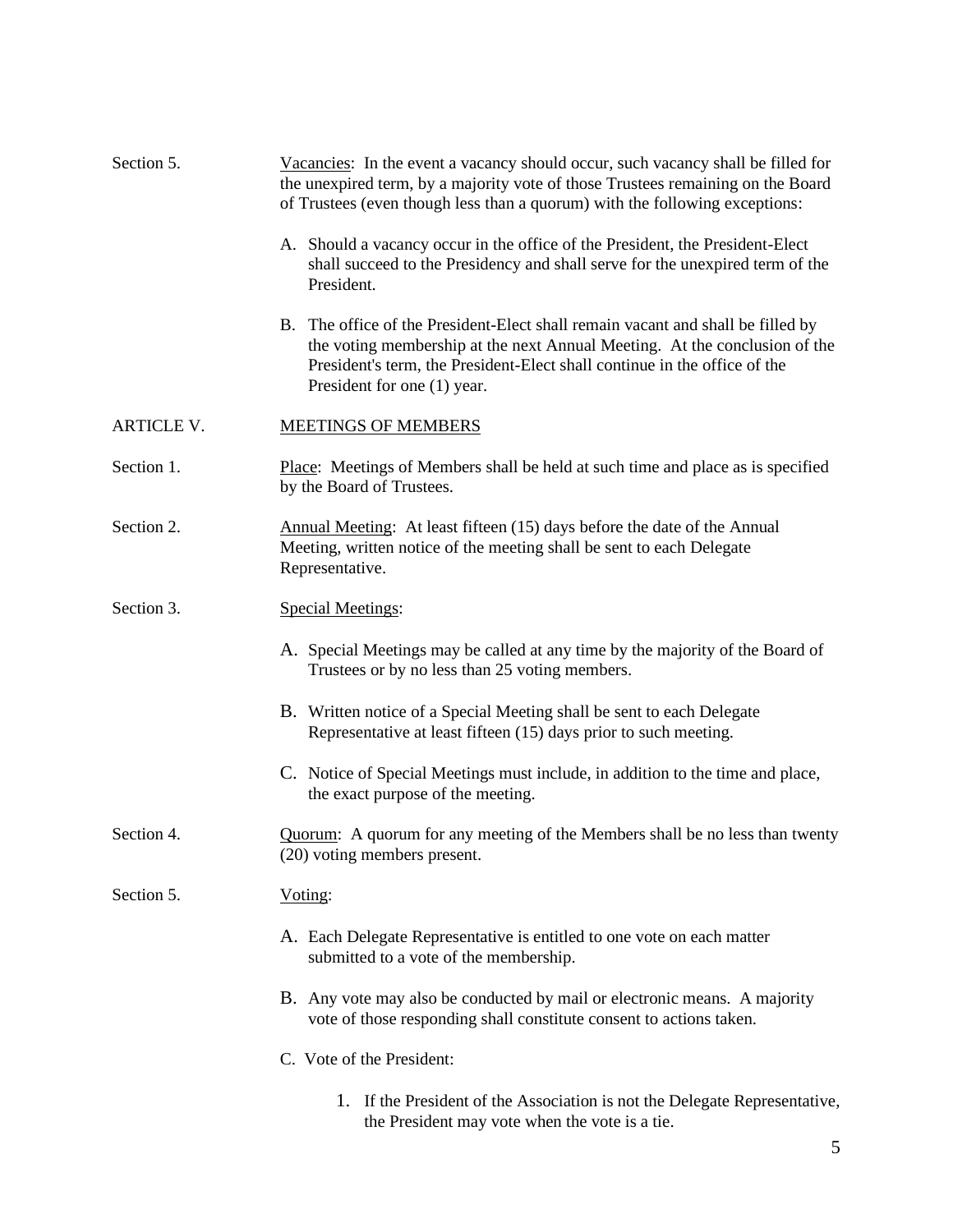| <b>ARTICLE VI.</b>  | 2. If the President of the Association is also the voting Delegate<br>Representative, the President shall be entitled to one vote on any<br>issue to come before the Association for a vote. If the President has<br>already voted on an issue that results in a tie vote, the tie vote shall<br>be considered a NO vote.<br><b>BOARD OF TRUSTEES</b> |
|---------------------|-------------------------------------------------------------------------------------------------------------------------------------------------------------------------------------------------------------------------------------------------------------------------------------------------------------------------------------------------------|
| Section 1.          | The Board of Directors of this Association shall be known as the Board of<br>Trustees and shall consist of the following fifteen members: Immediate Past<br>President; President; President-Elect; Secretary; Treasurer; and ten (10) elected<br>and/or appointed Trustees.                                                                           |
| Section 2.          | Powers:                                                                                                                                                                                                                                                                                                                                               |
|                     | A. To conduct, manage and control the affairs and business of the Association;                                                                                                                                                                                                                                                                        |
|                     | B. To make rules and regulations not inconsistent with the Law, the Articles of<br>Incorporation, or the Bylaws; and provide for representation of the<br>Association to other organizations.                                                                                                                                                         |
| Section 3.          | Meetings:                                                                                                                                                                                                                                                                                                                                             |
|                     | A. Regular meetings shall be held at such time and place as may be designated<br>by the Board of Trustees.                                                                                                                                                                                                                                            |
|                     | B. Special meetings may be called by the President, or a majority of the Board<br>of Trustees.                                                                                                                                                                                                                                                        |
|                     | C. Notice: Written notice of the time and place of meeting shall be sent to each<br>Trustee at least fifteen (15) days prior to the date of the meeting. The date<br>and time of special meetings shall be designated by the person or persons<br>calling the special meeting and will take place at the Executive Offices of the<br>Association.     |
| Section 4.          | Quorum: A majority of the Board of Trustees, including at least one Officer,<br>shall constitute a quorum for the transaction of business.                                                                                                                                                                                                            |
| <b>ARTICLE VII.</b> | <b>COMMITTEES</b>                                                                                                                                                                                                                                                                                                                                     |
| Section 1.          | Executive Committee: The Executive Committee shall consist of the Officers<br>and the Immediate Past President. Between meetings of the Board of Trustees,<br>the Executive Committee shall perform those duties delegated to it by the Board<br>of Trustees.                                                                                         |
| Section 2.          | Nominating Committee: The Nominating Committee shall consist of five (5)<br>members nominated by the Board of Trustees and elected by a mail ballot or sent                                                                                                                                                                                           |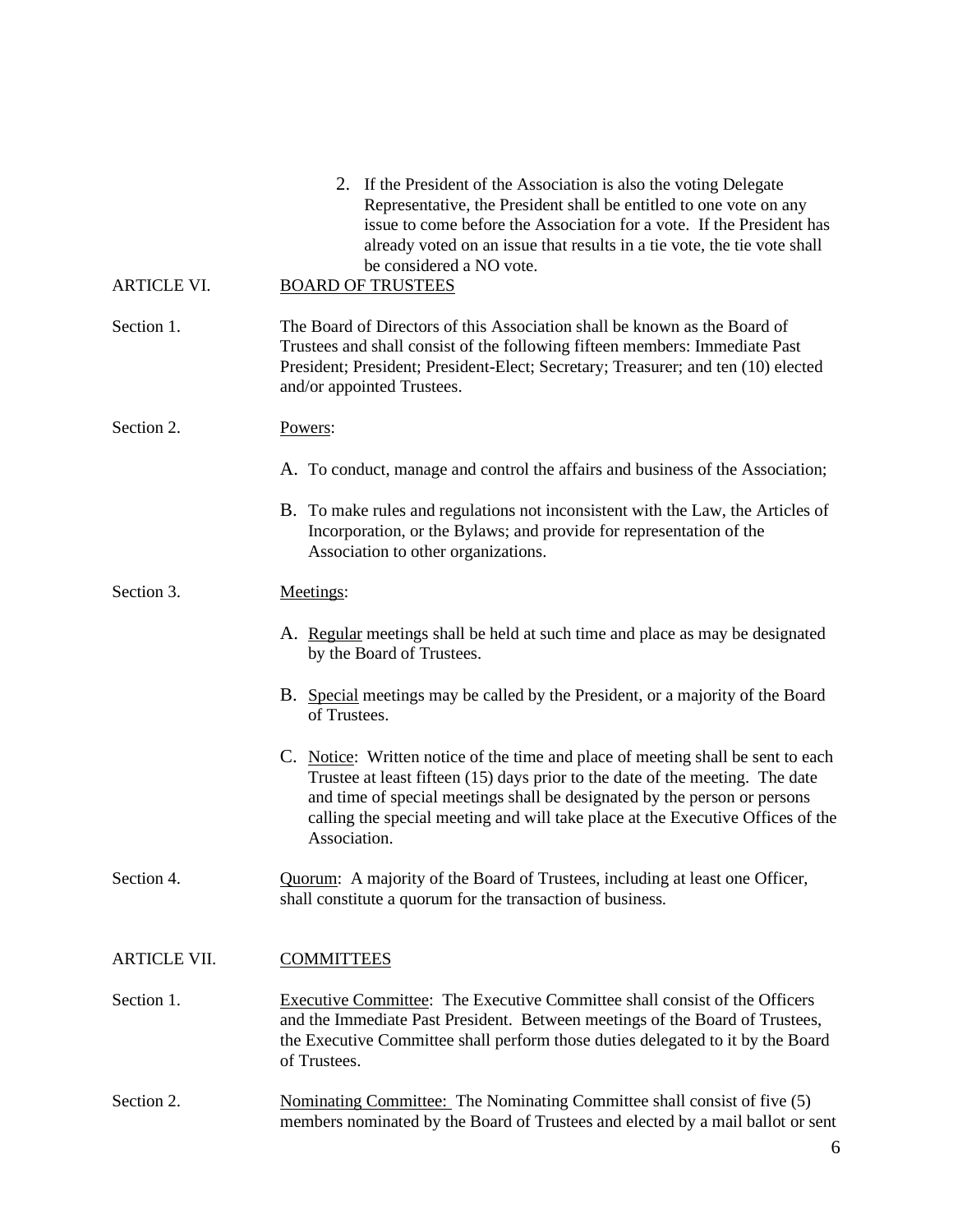by electronic means to all voting delegate representatives. The Nominating Committee shall perform those duties prescribed in these Bylaws. The Chairperson of the Nominating Committee shall be elected from among its members by the members serving on the Nominating Committee. No member of the Board of Trustees shall serve on the Nominating Committee.

Eligibility of Members: In order to be elected as a member of the Nominating Committee, an individual must be formally affiliated with a Cancer Program or Chapter Member.

Term of Office: Members of the Nominating Committee shall serve for a term of two (2) years or until their successors are elected. Members shall not serve for more than two (2) consecutive terms. The term of office shall begin at the conclusion of the Annual Meeting at which the Nominating Committee members is elected.

Section 3. Other Committees: Other committees of the Association shall be appointed by the Board of Trustees as defined in the Policy and Procedures.

#### ARTICLE VIII. **INDEMNIFICATION**

Any director, officer, employee, or contractor of the Association made, or threatened to be made, a party to any threatened, pending or completed action, suit, appeal, or proceeding, whether civil, criminal, administrative or investigative, by reason of the fact that he is or was a director, officer, employee, or contractor of the Association shall be indemnified and held harmless by the Association against expenses, including reasonable attorneys fees, judgments, fines, and amounts paid in settlement, actually and reasonably incurred by him in connection with such action, suit, appeal, or proceeding which is caused by or results from his employment by or service on behalf of the Association within the scope of such employment or service, except in such cases where the director, officer, employee, or contractor is adjudged guilty of willful misfeasance or malfeasance in the performance of his duties; provided, however, that in the event of a settlement, the indemnification for such settlement amount shall apply only when and if the Board of Directors approves such settlement as being in the best interest of the Association. The foregoing right of indemnification shall be in addition to, and not exclusive of, all other rights to which such director, officer, employee or contractor may be entitled.

#### ARTICLE IX. PARLIAMENTARY AUTHORITY

The rules contained in the current edition of Robert's Rules of Order Newly Revised shall govern the Association in all cases to which they are applicable and in which they are not inconsistent with these bylaws and any special rules of order the Association may adopt.